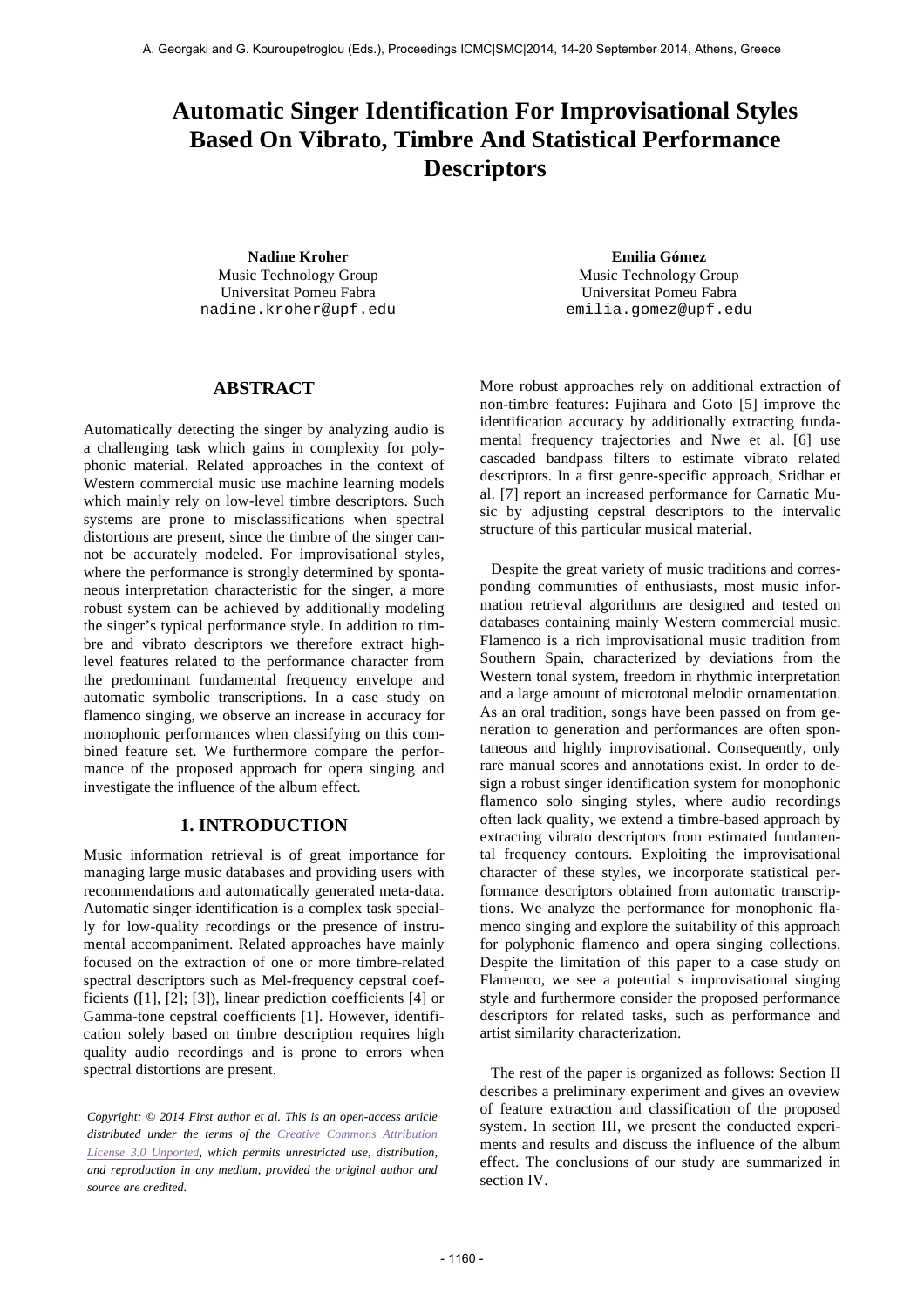# **2. PROPOSED APPROACH**

As it will be illustrated in the first subsection, automatic singer identification algorithms based on timbre information produce high accuracies for data sets containing high-quality audio recordings, which can not be generalized for the data investigated in this paper. Since flamenco singing is a highly improvisational art-form, a performance is influenced by a set of given rules for the style as well as the performer's individual spontaneous interpretation. We therefore explore the use of this genre-specific properties to identify a singer by modeling his or her characteristic way of performing, regarding ornamentation, dynamics, pitch content and tendencies of rhythmic and melodic interpretation. The extensive use of vocal vibrato is a key feature in flamenco singing and as in other genres, singers tend to develop particular vibrato characteristics. We therefore incorporate global vibrato descriptors as attributes in the learning task.

#### **2.1 Baseline: Timbre-based singer identification**

In a preliminary experiment we implemented a related state of the art singer identification system [2] based on framewise extracted Mel-frequency cepstral coefficients (MFCCs), as shown in figure 1.



**Figure 1**. Baseline approach: Singer identification based on timbre descriptors.

We evaluated the performance for *a monophonic flamenco* singing collection containing 65 recordings as well as a subset of the *MIR-1K* database [8] containing 228 short voice only Pop music clips without accompaniment. We selected this subset in order to obtain five equally distributed classes in both sets. While the audio quality of the recordings in the *MIR-1K* is throughout high, the *monophonic flamenco* collection contains tracks with varying audio quality and includes historical recordings with strong spectral distortions. For further implementation details and database description, we refer to [9]. The system gives convincing results for the *MIR-1K* subset given the low amount of audio material (approx. 28 minutes) and confirms the suitability of a timbre-based identification, even for small databases as illustrated in table 1. By contrast, the accuracy is lower for the monophonic flamenco dataset, even though more audio material is available (approx. 2 hours 51 minutes). This lack of robustness towards varying audio quality serves as motivation to explore classification based on a fusion of timbre and non-timbre descriptors.

| <b>Database</b>        | Correctly classified<br>instances (CCI) |  |
|------------------------|-----------------------------------------|--|
| MIR-1K subset          | 97.14%                                  |  |
| Monophonic<br>Flamenco | 65.00%                                  |  |

**Table 1.** Classification results: Baseline approach.

#### **2.2 Timbre feature extraction**

Given the satisfying results of related work using Melfrequency coefficients for high quality audio [2], we limit the timbre-based feature extraction to the average *MFCCs* 1-13. Instead of frame-wise extraction, we calculate the average for the *MFCC* values over each song in order to obtain compatibility with the global descriptors described below. For monophonic material, silent frames are estimated from the energy envelope and excluded from the feature extraction process. For polyphonic material, voiced sections are estimated from the pitch salience function obtained during the predominant fundamental frequency (**f0**) estimation [10].

## **2.3 Vibrato feature extraction**

Vocal vibrato is defined as an oscillation of the (**f0**) within a rate of 4 to 8 Hz [15] and a depth of less than 200 cents. It seems convenient to estimate vibrato directly from the fundamental frequency curve as opposed to the application of time-domain filter banks as in Nwe et al. [6]. We obtain the pitch contour of the recordings using the *MELODIA* vamp plugin<sup>1</sup>, which implements a stateof-the-art predominant fundamental frequency estimation algorithm [10] for monophonic and polyphonic audio material. After removing silences, the estimated f0 curve can be treated as a time series and high-pass filtered at 2Hz in order to obtain a zero-centered signal  $\mathbf{x}_0(t)$  which preserves only fast pitch fluctuations. If vibrato is present, the spectrum of this signal  $X_0(f)$  contains a peak within the considered frequency range. The instantaneous vibrato rate corresponds to the peak frequency **f** and the vibrato depth **d** can be estimated as the amplitude differ-

l

<sup>1</sup> http://mtg.upf.edu/technologies/melodia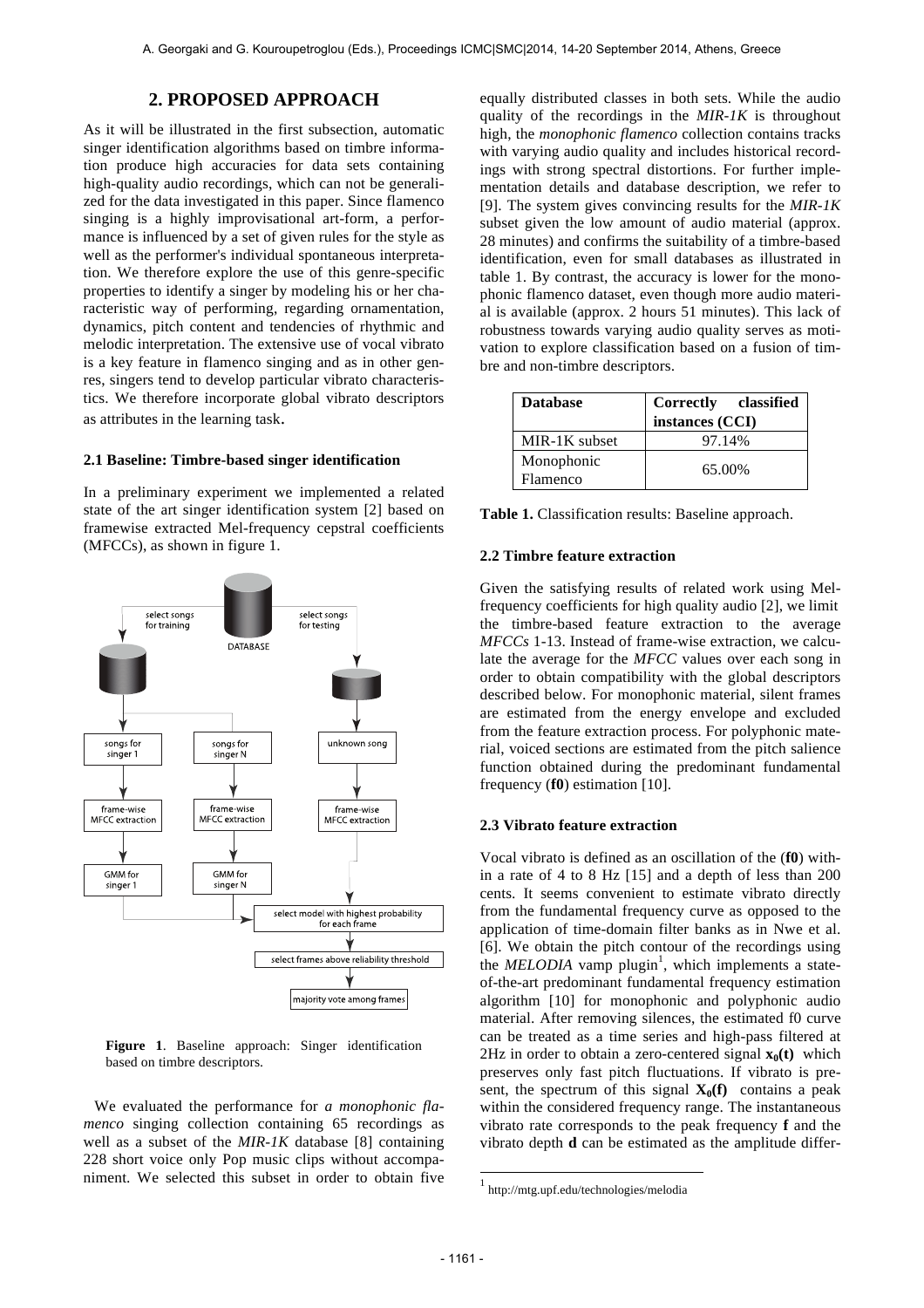ence of the zero-centered pitch fluctuation in the current frame  $[t_1; t_2]$ :

$$
d = \max(x(t)) \max_{t} (x(t)) - \min(x(t))
$$
 (1)

In order to obtain global descriptors, we determine the average and the standard deviation of vibrato rate and depth over each track. Furthermore, the vibrato amount is defined as the relative number of frames per song containing vibrato.



**Figure 2.** Extraction of vibrato features. *Top:*  $f_0$  contour; *middle*: high-pass filtered f<sub>0</sub> contour and estimated vibrato depth; *bottom:* estimated vibrato frequency.

## **2.4 Performance descriptor extraction**

In order to model a singer's characteristic performance style, we extract statistical features describing the behavior of pitch, dynamics and note duration. We use the transcription system described in Gómez and Bonada [11], which estimates a symbolic note representation from the  $f_0$  trajectories mentioned in the previous section. The analyzed recording is segmented into notes, which are represented with their respective duration, energy and pitch. Frequency values are quantized to an equal-tempered scale relative to the locally estimated tuning frequency. From the note representation we extracted the lowest and highest pitch, the pitch range as well as the standard deviation of the pitch value, the pitch fluctuation for each track. After normalizing the dynamics for each song, we furthermore extracted the average volume and average note duration and their respective standard deviations, the dynamic and duration fluctuation. The onset rate is determined as the number of notes per second. Comparing quantized **qi** and non-quantized **ui** pitch values, we define the maximum detuning  $\mathbf{d}_{\text{max}}$  for each song:

$$
d_{\max} = \max_{i} |q_i - u_i| \tag{2}
$$

And its standard deviation, the tuning fluctuation. By calculating the absolute difference between the  $f_0$  envelope and the non-quantized note values **ui** relative to the total number of frames **N** in each song, we estimate the *amount of ornamentation* **o** as follows:

$$
o = \frac{\sum_{i=1}^{N} |f_{0i} - u_i|}{N}
$$
 (3)

A key characteristic of flamenco singing is a singer's ability to stretch phrases with melisma and ornamentation without breaking the note flow by breathing or pausing. Silences between phrases are chosen consciously and serve as an expressive factor. Consequently, the *amount of silence* estimated from the relative number of unvoiced frames per song and the maximum phrase length have been selected as corresponding descriptors.

| <b>Feature set</b> | <b>Descriptor</b>                |  |
|--------------------|----------------------------------|--|
| Timbre             | Average MFCC 1-13                |  |
| Vibrato            | Average vibrato rate             |  |
|                    | Vibrato standard deviation       |  |
|                    | Average vibrato extend           |  |
|                    | Vibrato amount                   |  |
| Performance        | Lowest pitch                     |  |
|                    | Highest pitch                    |  |
|                    | Pitch range                      |  |
|                    | Pitch standard deviation         |  |
|                    | Average volume                   |  |
|                    | Volume standard deviation        |  |
|                    | Average note duration            |  |
|                    | Note duration standard deviation |  |
|                    | Onset rate                       |  |
|                    | Maximum detuning                 |  |
|                    | Tuning fluctuation               |  |
|                    | Amount of ornamentation          |  |
|                    | Amount of silence                |  |

**Table 2.** Summary of extracted descriptors.

#### **2.5 Learning task**

Automatic singer identification refers to the task of automatically identifying a performer by analyzing descriptors extracted from audio recordings. Here, we classify among a set of possible candidates based the described features extracted on a song-level. Hence, we are interested in obtaining a classifier F of the following form

$$
F(MusicFragment) \rightarrow Performance \qquad (4)
$$

where *MusicFragment* is the set of music fragments and *Performer* is the set of possible singers to be identified. Each music fragment is characterized by all of the different subsets of the extracted descriptors described above. After comparing various classifiers, we chose *Support Vector Machines (SVM)* [12] for the task due to the throughout consistent performance. Parameters are empirically adjusted to: complexity **c=15**, tolerance **t=0.001** and  $\epsilon = 10^{15}$ , using feature set normalization and a linear kernel.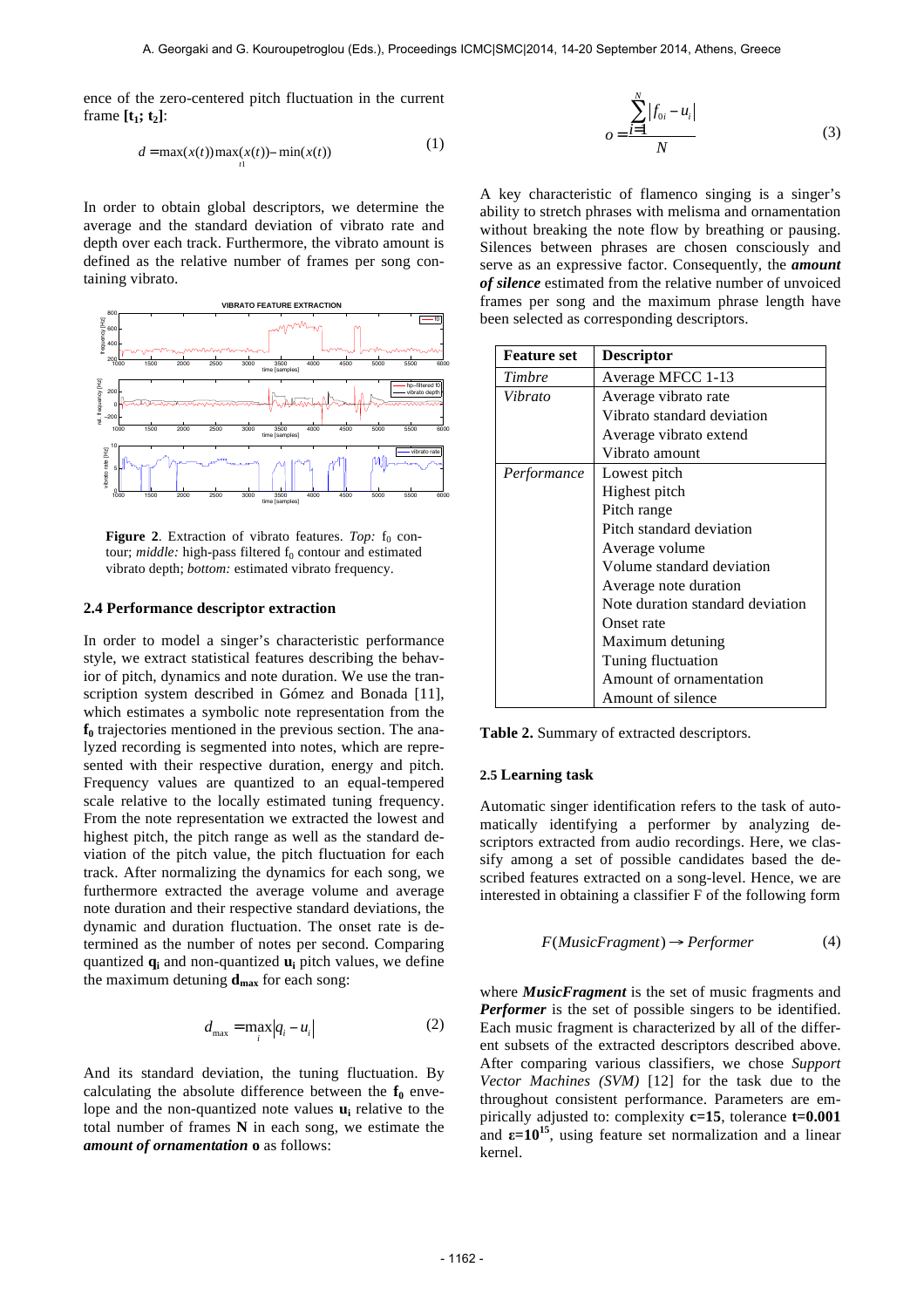## **2.6 Classification**

We perform the learning task and classification task in the WEKA machine learning environment [13] applying a ten-fold cross-validation. For both monophonic and polyphonic material, we classify using the full feature set as well as single feature groups in order to compare their suitability for this task. An additional feature set is obtained by applying a SVM subset evaluation. We evaluate the algorithm performance by calculating the percentage of correctly classified instances (CCI), averaged over N=10 folds:

$$
CCI = \sum_{i=1}^{N} \frac{\text{\#correctly classified instances}}{\text{\# instances}}
$$
 (5)

## **3. EVALUATION AND RESULTS**

## **3.1 Data**

In order to evaluate and compare the two approaches described subsequently, we gather a total of three databases including monophonic and polyphonic flamenco collections and for comparative analysis a polyphonic Opera singing dataset. The database Fl-Mono contains a total of 65 recordings of flamenco a cappella songs by five renowned male artists. The collection contains recent as well as historical recordings with an overall strongly varying audio quality. The total amount of audio material sums to approx. 2 hours and 51 minutes. Covering a great variety of styles and eras, the polyphonic flamenco dataset Fl-Poly contains a total of 150 commercially available recordings by three male and two female renowned singers. The audio quality is throughout high and the instrumentation is limited to singing voice, guitar and percussive elements such as hand-clapping. For comparative reasons we furthermore gathered an opera singing collection Fl-Poly containing 150 tracks with full orchestra accompaniment from commercially available CDs. The dataset covers three male and two female professional singers with orchestral instrumentation.

## **3.2 Experiments and results**

#### *3.2.1 System performance*

| <b>Feature set</b> | Correctly classified instances (CCI) |         |           |  |
|--------------------|--------------------------------------|---------|-----------|--|
|                    | Fl-Mono                              | Fl-Poly | $Op-Poly$ |  |
| Timbre             | 60.0%                                | 86.7%   | 70.5%     |  |
| Vibrato            | 72.3%                                | 63.7%   | 61.1%     |  |
| Note               | 63.1%                                | 53.3%   | 57.0%     |  |
| A11                | 80.0%                                | 88.0%   | 66.4%     |  |
| <b>SVM</b> subset  | 83.1%                                | 86%     | 76.5%     |  |

**Table 3.** Classification results: Selected approach.

The evaluation results for the proposed algorithm tested on all three databases is illustrated in table 3. For the monophonic flamenco dataset, the singer identification based on averaged MFCCs obtains a slightly inferior result compared the baseline approach (65.00%) where MFCCs are extracted frame-wise. Vibrato and statistical note descriptors clearly outperform the timbre-based method. An increase in accuracy is observed for the combined feature set. Applying a SVM-based subset selection, in which the five lowest ranked features are discarded, results further improve. In contrast, for the high quality polyphonic audio recordings the timbre feature set gives a higher precision than vibrato and statistical note features. Obviously, the absence of strong spectral distortions and background noise allows a more precise timbre modeling. However, given the small size and lack of variety of both databases, these results might be influenced by the album effect described in the following section. Furthermore, polyphonic flamenco styles as well as score-based opera singing leave less interpretational freedom than spontaneous a cappella flamenco performances. Thus, statistical note descriptors are less informative regarding the performance style of a particular artist. A further bias may be introduced from the fact that the monophonic database contains male singers only, providing a more homogeneous voice timbre and consequently a more complex task of determining the singer. Also, using predominant f0 estimation to transcribe the singing voice from polyphonic audio is more susceptible to errors than for monophonic signals. Specially in Opera singing instruments might take over main melodic lines during interludes and cause errors in the extracted features. Nevertheless, compared to the timbre-based approach, a fusion of the feature sets improves the accuracy for polyphonic material. We observe a further increase in precision for monophonic flamenco and opera singing when applying an SVM subset selection.

#### *3.2.2 Influence of the album effect*

For small databases with a lack of variety regarding albums, the so-called album effect might occur: The homogeneous sound of the album determined by the production, mixing and mastering processes is modeled instead of the characteristics of the singing voice timbre. Consequently, tracks which do not originate from the albums contained in the training database are specially prone to misclassification. [14] observe this effect for an automatic singer identification based on timbre and vibrato descriptors as an elevated error rate for the case when tracks in training and test datasets originate from separate sources.

In the scope of this study, we explore the robustness towards the album effect by comparing two train-test setups for a simplified two-class problem. The album split represents a worst-case scenario where the model is trained on one album per singer while the test set originate from other sources. In the random split, the same tracks were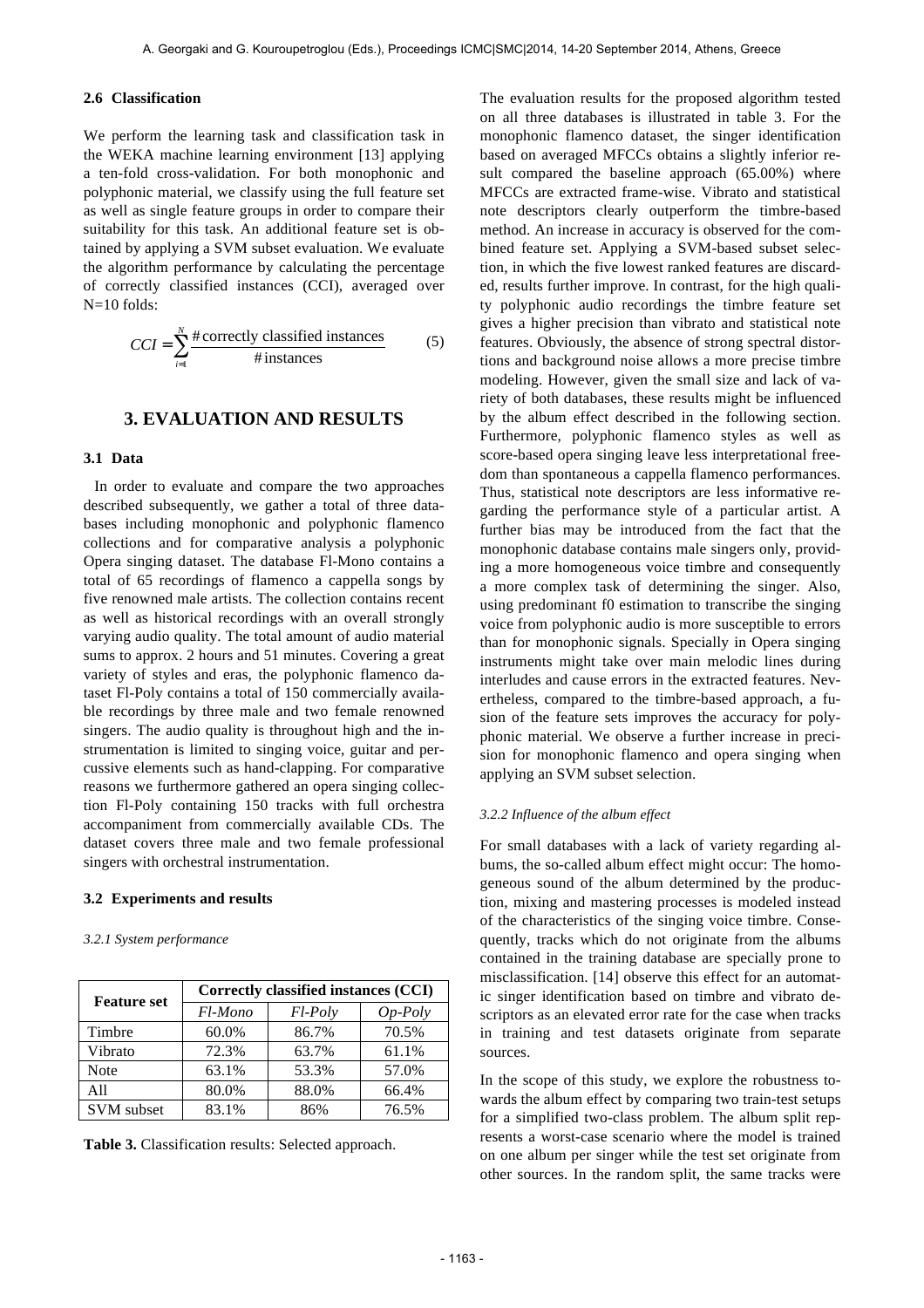randomly placed in training or test set, while keeping the sizes of the sets constant for both scenarios. The results clearly show a decrease in accuracy for the timbre-based classification when the model is trained on a single album per singer. The same effect occurs for the performance descriptors, for which the explanation is less obvious. Analyzing the information gain of the note descriptors regarding the classes, we noticed that the attributes ornamentation amount and onset rate obtained a high ranking for the train but not the test set in the album split. This is an indication for a lack of variety regarding styles within the data: Similar to the error of modeling an album specific timbre, in this case style specific characteristics might have been included in the model instead of singer specific features. When the full attribute set is used, the results for both scenarios are within the same range. This experiment clearly demonstrates the advantage of an incorporation of vibrato-based features for small training sets with little diversity regarding sources and styles.

| <b>Feature set</b> | Correctly classified instanc-<br>es (CCI) |              |  |
|--------------------|-------------------------------------------|--------------|--|
|                    | Album split                               | Random split |  |
| Timbre             | 41.7%                                     | 81.0%        |  |
| Vibrato            | 87.5%                                     | 76.1%        |  |
| Note               | 41.7%                                     | 95.2%        |  |
| A 11               | 91.7%                                     | 90.5%        |  |

**Table 4.** Influence of the album effect.

# **4. CONCLUSION**

Our experiments show that an identification based on spectral descriptors gives reliable results for databases containing high-quality audio recordings, even if the amount of available material is limited. On the other hand, this approach is not robust towards spectral distortions and varying overall timbre due to inconsistent recoding situations and audio quality. We therefore extend the feature set with vibrato descriptors extracted from the f0 envelope. In order to model the performance style of a particular artist, we extract global attributes describing temporal, melodic and dynamic behavior from automatic transcriptions. The resulting method combining vibrato, note and timbre descriptors shows an increase in accuracy for monophonic styles and robustness towards spectral distortions. We confirm the album effect for timbre-based approaches and furthermore observe a similar phenomenon for note descriptors when the database lacks a variety of styles.

## **Acknowledgments**

This research has been partly funded by the Agencia de Gestió d'Ajuts Universitaris i de Recerca (AGAUR) / Generalitat de Catalunya / 2013-AAD-01874 and the Spanish Ministry of Economy and Competitiveness (SIGMUS project, Subprograma de Proyectos de Investigacin Fundamental no Orientada, TIN2012-36650).

## **5. REFERENCES**

- [1] W. Cai, O. Li and X. Guan, "Automatic singer identification based on auditory features", in *Proc. of the International Conference on Natural Computation*, Shanghai, 2011, pp. 1624-1628.
- [2] W. Tsai and H. Lee, "Automatic Singer Identification Based on Speech-Derived Models," in *Proc. of the Int. conference on advancements in information technology*, 2012, pp. 13–15.
- [3] M. Lagrange, A. Ozerov and E. Vincent, "Robust Singer Identification in Polyphonic Music Using Melody Enhancement and Uncertainty-Based Learning," in *Proc. of the 13th Int. Society for Music Information Retrieval Conference (ISMIR)*, Porto, 2012, pp.595-600.
- [4] J. Shen, J. Sheperd, B. Cui and K.-L. Tan, "A novel framework for efficient automated singer identification in large music databases,", *ACM Transactions on Information System*, vol. 27, no. 3, pp. 1-13, 2009.
- [5] H. Fujihara and M.Goto, "A modeling of singing voice robust to accompaniment sounds and its application to singer identification and vocal-timbre similarity-based music information retrieval," *IEEE Transactions on Audio, Speech and Language Processing*, vol. 18, no. 3, pp. 638–648, 2010.
- [6] T. L. Nwe and H. Li, "On Fusion of Timbre-Motivated Features for Singing Voice Detection and Singer Identification," in *Proc. of IEEE International Conference on Acoustics, Speech, and Signal Processing (ICASSP)*, Las Vegas, 2008, pp. 2225– 2228.
- [7] R. Sridhar and T. V. Geetha, "Music Information Retrieval of Carnatic Songs Based on Carnatic Music Singer Identification," in *Proc. of International Conference on Computer and Electrical Engineering*, Phuket, 2008, pp. 407–411, IEEE.
- [8] C. L. Hsu and J. S. R. Jang, "On the improvement of singing voice separation for monaural recordings using the MIR-1K dataset," *IEEE Transactions on Audio, Speech and Language Processing*, vol. 18, no. 2, pp. 310–319, 2010.
- [9] N. Kroher, *The Flamenco Cante: Automatic Characterization of Flamenco Singing by Analyzing Audio Recordings*, Master thesis, Universitat Pompeu Fabra, Barcelona, Spain, 2013.
- [10] J. Salamon and E. Gómez, "Melody extraction from polyphonic music signals using pitch contour characteristics," *IEEE Transactions on Audio, Speech and Language Processing*, vol. 20, no. 6, pp. 1759–1770, 2012.
- [11] E. Gómez and J. Bonada, "Towards Computer-Assisted Flamenco Transcription: An Experimental